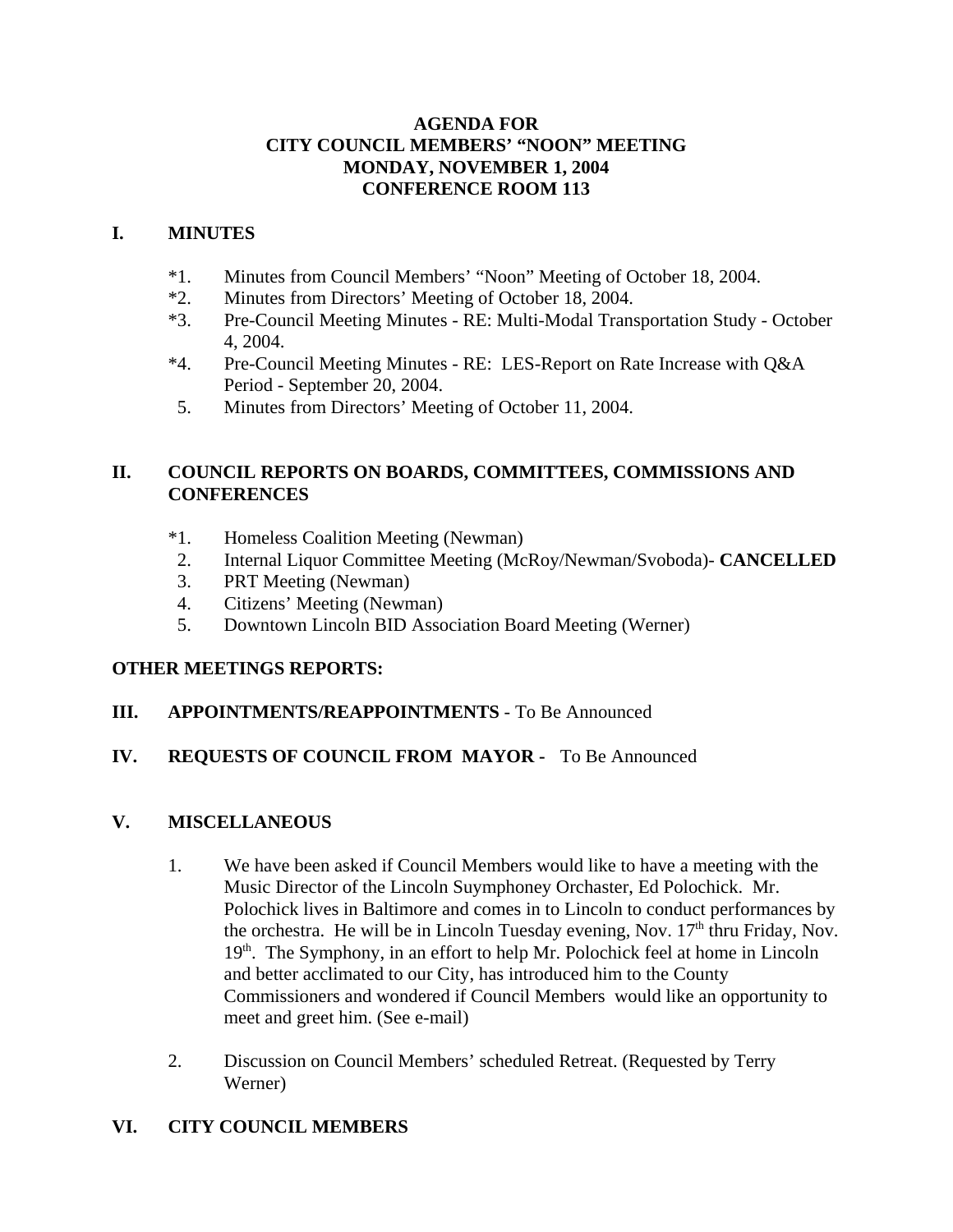#### **VII. MEETINGS/INVITATIONS -**

- 1. Lincoln Composite Squadron-Civil Air Patrol Fall Open House and Membership Recognition on Sunday, November 7, 2004 from 3:00 p.m. to 5:00 p.m. at The Nebraska Air National Guard Base in Lincoln - (Carol A. Marxsen, Major– 423-1098 – (See Invitation)
- 2. In Appreciation, The Seniors Foundation Board of Directors invites you to be their guest at a reception celebrating Seniors Foundation Achievements and Activities on Friday, November 19, 2004 from 5:00 p.m. to 7:00 p.m. at The Nebraska Club, 233 S. 13<sup>th</sup> Street, 20<sup>th</sup> Floor - RSVP by Nov. 12<sup>th</sup> - (See Invitation)
- 3. Updowntowners Membership Luncheon on Thursday, November 4, 2004 from 11:45 a.m. to 1:00 p.m. at Spaghetti Works, 228 N. 12th Street - Cost \$12.00 - RSVP to Rachael Svoboda at  $434-6507$  by Nov.  $2<sup>nd</sup>$  - No Shows will be billed -(See Invitation)
- 4. Lincoln Chamber of Commerce Business After Hours-Sponsormania on Thursday, November 18, 2004 from 4:30 p.m. to 6:30 p.m. at The Cornhusker Hotel - Cost is  $$10.00$  per person - RSVP by Nov.  $16<sup>th</sup>$  to Jaime Henning at 436-2360 or by E-Mail - (See Invitation)
- 5. Lincoln Chamber of Commerce -Face the Chamber with Chief Tom Casady for Lunch on Wednesday, November 3, 2004 - Registration begins at 11:45 a.m. - Noon to 1:00 p.m. at The Country Club of Lincoln, 3200 S. 24<sup>th</sup> Street -Admission is \$13.00 (\$18.00 at the door) and includes lunch - RSVP by Nov.  $1<sup>st</sup>$ to Jaime Henning at 436-2360 or by E-Mail - (See Invitation)
- 6. Neighborhood Open House Airport West Subarea Plan Tuesday, November 16, 2004 - Presentation at 6:00 p.m. at the Lincoln Army Airfield Regimental Chapel - 4601 N.W. 48th Street. **(New Information)**

### **VIII. ADJOURNMENT**

### **\*HELD OVER FROM OCTOBER 25, 2004.**

ca110104/tjg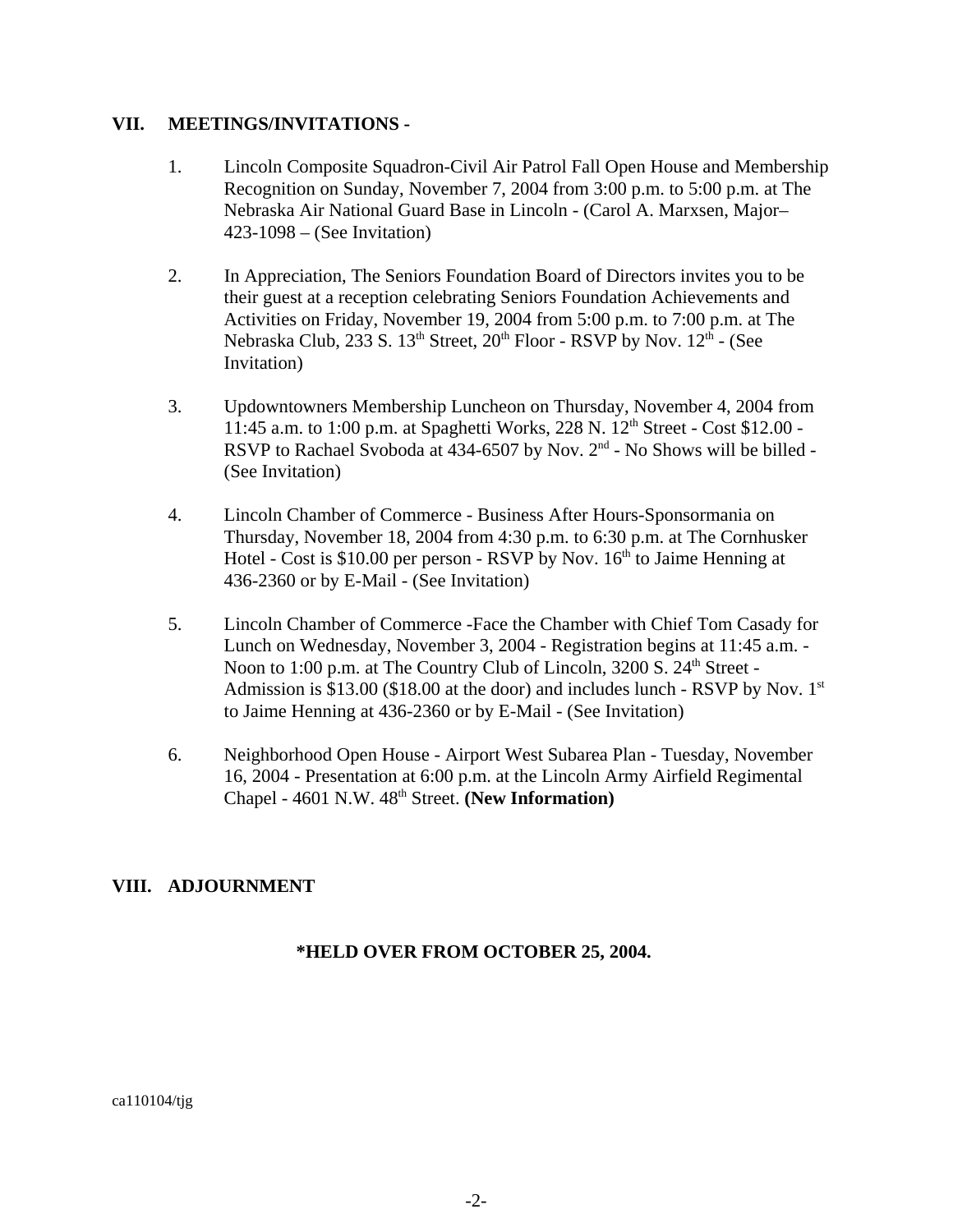# **MINUTES CITY COUNCIL MEMBERS' "NOON" MEETING MONDAY, NOVEMBER 1, 2004** *CONFERENCE ROOM 113*

*Council Members Present:* Terry Werner, Chair; Ken Svoboda, Vice-Chair; Jon Camp, Jonathan Cook, Glenn Friendt, Annette McRoy, Patte Newman; ABSENT: None

*Others Present:* Mark Bowen, Ann Harrell, Corrie Kielty, Mayor's Office; Dana Roper, City Attorney; Steve Hubka, City Budget Officer; Joan Ross, City Clerk; Joan Ray, Council Secretary; Darrell Podany, Aide to Council Members Camp, Friendt and Svoboda

# **I MINUTES**

- \*1. Minutes from Council Members' "Noon" Meeting of October 18, 2004.
- \*2. Minutes from Directors' Meeting of October 18, 2004.
- \*3. Pre-Council Meeting Minutes RE: Multi-Modal Transportation Study October 4, 2004.
- \*4. Pre-Council Meeting Minutes RE: LES-Report on Rate Increase with Q&A Period - September 20, 2004.
- 5. Minutes from Directors' Meeting of October 11, 2004.

Mr. Werner requested a motion to approve the above-listed minutes. Ken Svoboda moved approval of the minutes as presented. Jon Camp seconded the motion which carried by unanimous consent of the Council Members.

### **II. COUNCIL REPORTS ON BOARDS, COMMITTEES, COMMISSIONS AND CONFERENCES -**

 1. HOMELESS COALITION (Newman) Ms. Newman reported that she had missed it to go on the Stevens Creek Tour. She noted that the trip had been very interesting, adding that many of the Planning Commissioners, a couple of County Board Members as well as several Council Members had gone. She reported that they had seen examples of how the ditches have been cut away and heard recommendations that will be brought forward. We'll hear more about the whole Stevens Creek area once the recommendations are submitted.

### 2. INTERNAL LIQUOR COMMITTEE (McRoy/Newman/Svoboda)- **CANCELLED**

 3. PRT (Newman) Ms. McRoy had volunteered to cover this meeting for Ms. Newman, who was indisposed due to family obligations, but Ms. McRoy was unable to attend because an emergency meeting of the Keno Advisory Committee had been called. (See that report below under "Other Meetings").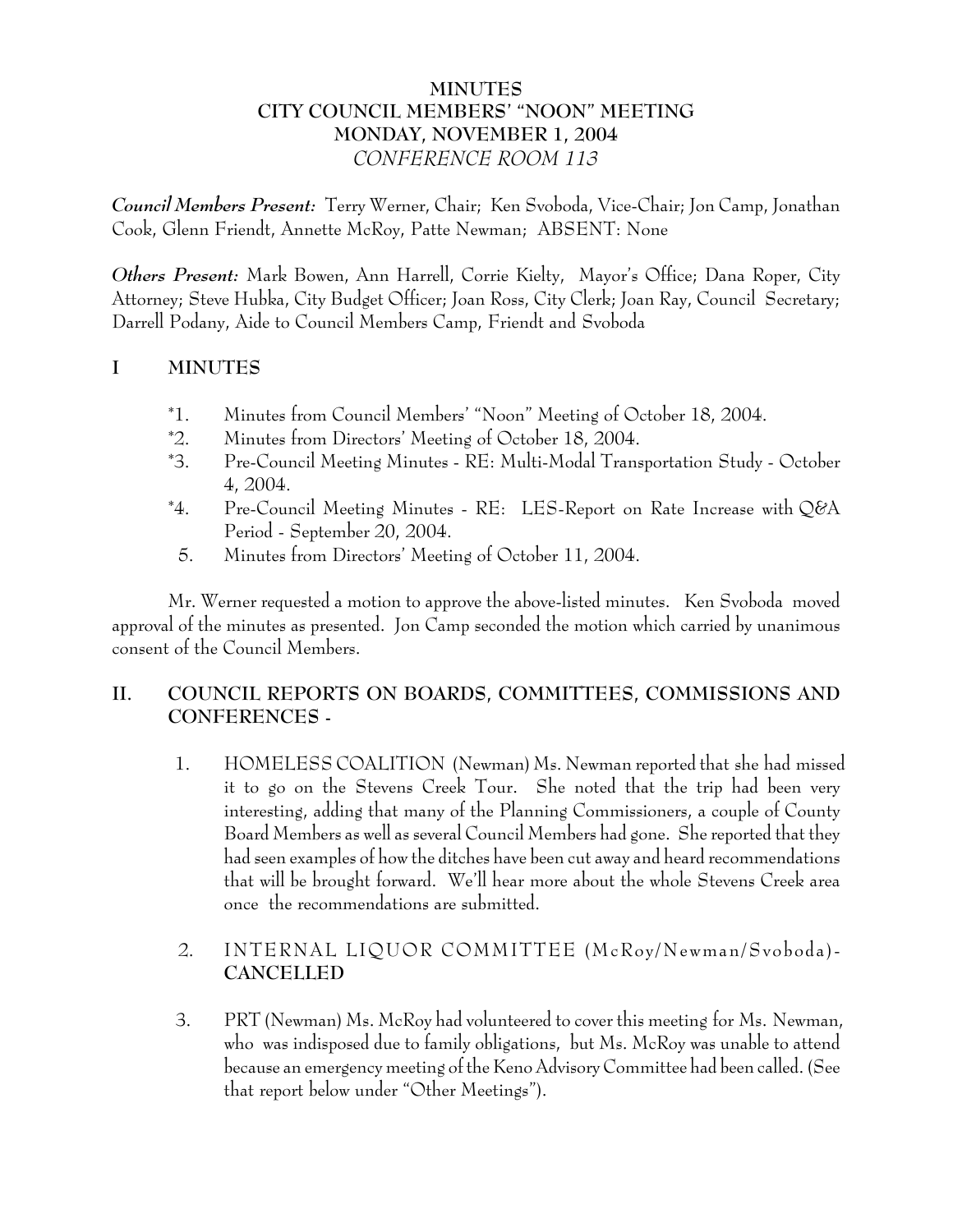- 4. CITIZENS' MEETING (Newman) Mr. Werner had covered this meeting for Ms. Newman. He commented that he was very happy to have been able to attend, reporting that there had been a presentation on the Multi-Modal issues by Kent Morgan, followed with good discussion. After that presentation, there had been discussion on gambling and a few other miscellaneous issues that came up. There had been about seventeen people in attendance. Mr. Werner commented that Mr. Morgan did a nice job of presentation, as always.
- 5. DOWNTOWN LINCOLN BID ASSOCIATION BOARD MEETING (Werner) Mr. Werner reported that he had attended this meeting. The new owners of the Gold's Building were very optimistic and excited. They have had good success in leasing, including one retail base. They have a philosophy of "never selling" - so they're here for the long run on this property. Mr. Werner noted that it was very interesting - they are optimistic and interesting people.

Mr. Werner continued his report, stating that Debbie Brehm had reported on the Mega-Plex which is on schedule. We'll all be receiving party invitations to the opening on the 19<sup>th</sup> of November. A week prior, there will be a lot of events that they're doing. It's on schedule, which is a good thing.

He added that they had also talked a little about the Master Plan and a little bit about the Parking, but there had been no significant discussion on those issues.

 OTHER MEETINGS - Mr. Svoboda reported that he and Mr. Werner were invited to attend a meeting with a few of the members of the Executive Board of the Humane Society with the Mayor's Office, the Health Department, and Animal Control. This was to discuss the issue of the contract with the Humane Society. The decision that came from the meeting was that their staff was going to ask the City Attorney's Office for clarification on a couple of the Living Wage Ordinance issues that the Board felt dealt directly with them. Once they got that clarification, they would adjust their contract if they felt it was necessary. The other option was going forward with a discussion of unit cost contracting, which is a more long-range concept. We hope we can get some clarity from the Board and from the Attorney's Office as to what they're responsible for.

Mr. Svoboda stated that what he recognized at the meeting was that both sides were digging in their heels. Mr. Werner stated that they were also going to provide us with some wage information. Have they done that yet? Ms. Kielty answered that they had not. She reported that they had originally stated that they would, then they said they didn't want to....so she was not sure if we would actually be receiving that information.

Mr. Svoboda added that, from what he had heard (and this is only hear-say), the Board acted on Thursday night to not provide any information unless there was a formal request. And that was maybe only after they got information back from the City Attorney's Office as to what their legal responsibilities and liabilities were. Ms. Kielty noted that they have not asked for that, but only for clarification on those two questions. When she has asked for the information they've replied that they haven't gotten a response yet. But, they have not asked for anything further.

Ms. McRoy reported that she had gone to a Special Keno Advisory Meeting last week. There had been some questions at the Commons meeting that needed to be clarified as to how we spend the money and how much money is in reserve. They've made some recommendations that will go to the JBC this coming Friday morning. She thought that it is a revised amount of 35% of the City-County proceeds that will go into the reserve. They're looking at making it an endowment, sort of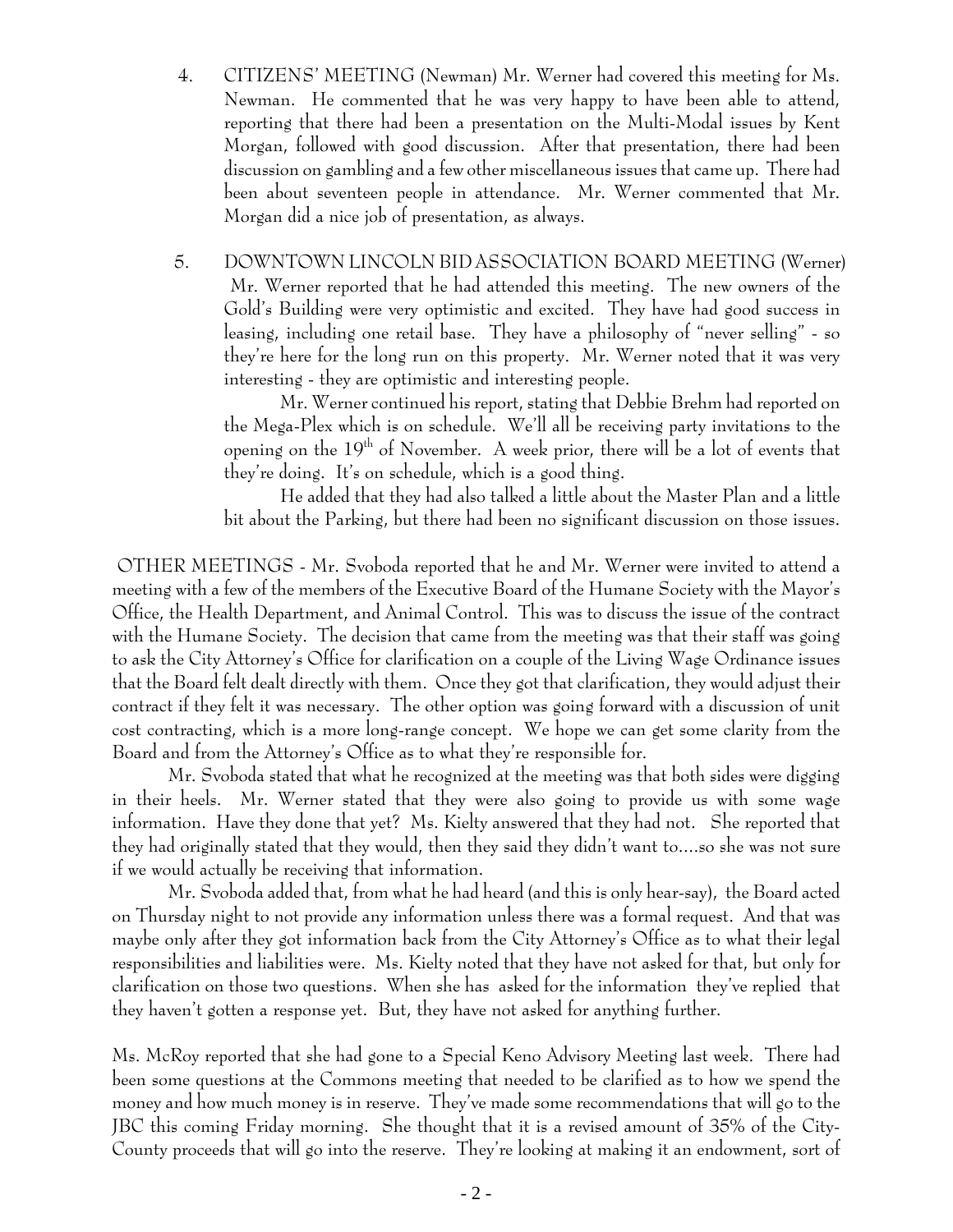like CHE's. That's the report from the Keno Advisory Committee. We'll find out next week what the JBC does with it. That information will, Ms. McRoy assumed, come back to a Commons Meeting at some point.

#### **III. APPOINTMENTS/REAPPOINTMENTS -** Nothing New

**IV. REQUESTS OF COUNCIL FROM MAYOR** - Mr. Bowen stated that there were a few things to review. He introduced Mr. Steve Hubka to discuss dates for the Budget Retreat. After some discussion and calendar checking, the date was scheduled for Wednesday, December  $15<sup>th</sup>$ between 2 - 5 p.m. with location to be announced. Council Members agreed that they would like no exercises or presentations, but just the projections and then discussion. Mr. Hubka stated that that format would work best for his office as well. Mr. Bowen noted that the format would follow the same as was utilized at last years retreat, which would include some philosophic discussion.

The next item Mr. Bowen wanted to bring forward was the next Joint Omaha/Lincoln City Council Meeting. He noted that he had had a couple of conversations with Omaha. The Omaha City Council suggested that maybe we postpone the meeting until after the new year. They were looking at February sometime. Mr. Bowen noted that it would put a little bit of a strain on trying to have an organized effort for the Legislature. But, Omaha's thought was that with the meeting being held here, they could also spend some time with the Legislature. Council agreed that February would be fine with them - with a luncheon venue being proposed and a date to be determined

It was suggested that if Lincoln is hosting the meeting, it might be fun to post a sign on the meeting door to signify the room as `Ernie "Chambers"'. [Laughter]

Mr. Bowen reminded Council Members that they should send their money to PBC on the \$30.00 deposit for the AVI Readers. Mr. Camp and Ms. Newman gave Staff the money, which was picked up by PBC employee Jeanne Sayers after the "Noon" Meeting. Mr. Diegel will get the Readers to Council Members upon confirmation of payment.

### **V. MEETINGS/INVITATIONS** - Noted Without Significant Comment.

### **VI. MISCELLANEOUS** -

1. We have been asked if Council Members would like to have a meeting with the Music Director of the Lincoln Symphony Orchestra, Ed Polochick. Mr. Polochick lives in Baltimore and comes in to Lincoln to conduct performances by the orchestra. He will be in Lincoln Tuesday evening, Nov.  $17<sup>th</sup>$  thru Friday, Nov.  $19<sup>th</sup>$  - performing on Saturday, November 20<sup>th</sup> at 7:30 p.m. at the St. Paul United Methodist Church. The Symphony, in an effort to help Mr. Polochick feel at home in Lincoln and better acclimated to our City, has introduced him to the County Commissioners and wondered if Council Members would like an opportunity to meet and greet him. Council proposed that they could, if given complimentary tickets to a performance, meet with Ed Polochick at a reception prior to his performance. Ms. Susan L. Rodenburg with the Lincoln Symphony is scheduling a meeting on Saturday, November  $20<sup>th</sup>$  prior to the 7:30 performance, possibly at St. Paul United Methodist Church. Ms. Rodenburg is working on the details of the meeting and will notify Staff when the meeting time and location are finalized.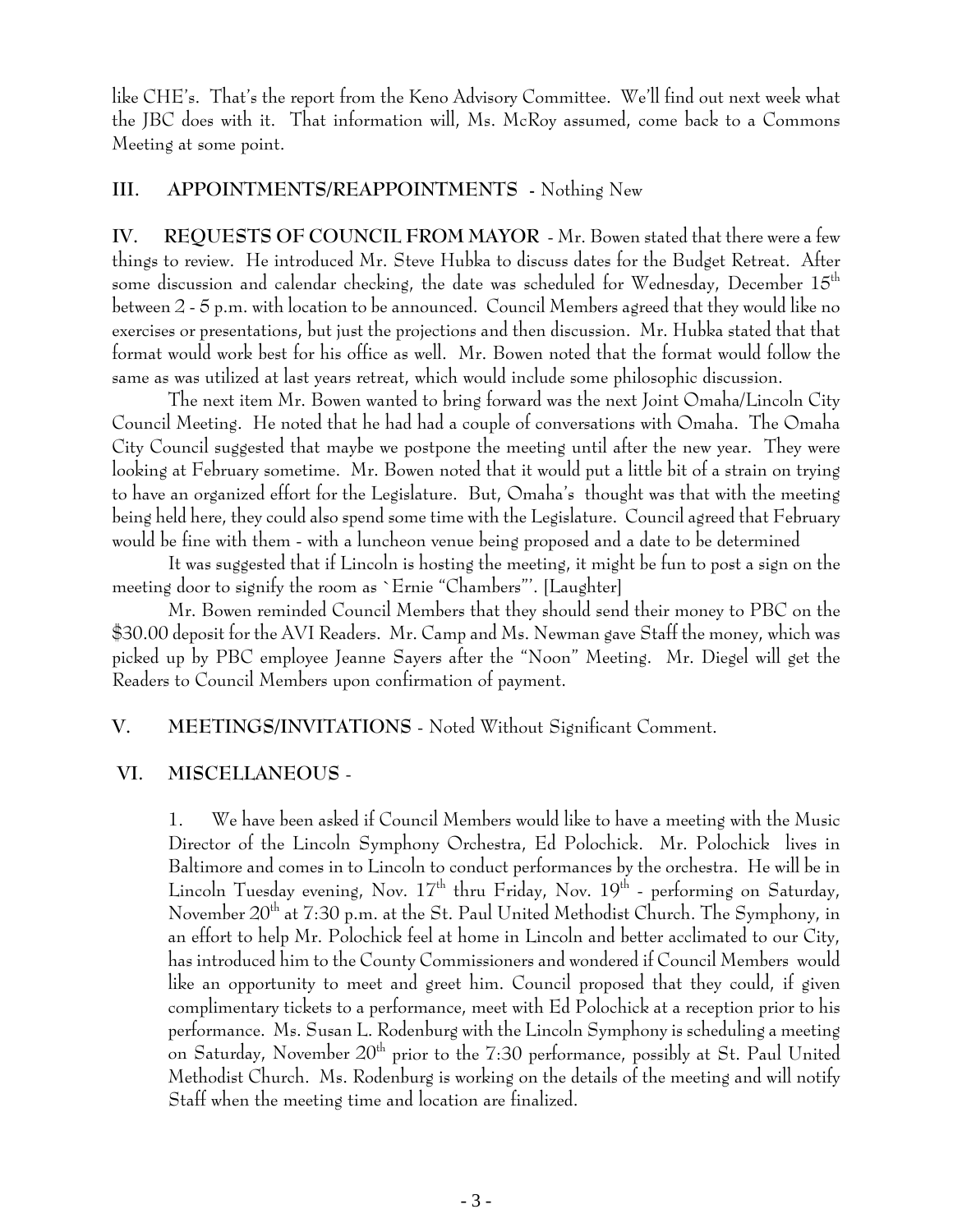2. Discussion on Council Members' scheduled Retreat. (Requested by Terry Werner) Mr. Werner noted that the Retreat will be held from 1:00 - 4:00 p.m. at the Apothecary on November  $18<sup>th</sup>$ . He stated the objective as being to discuss the organization of Staff in the Council Office [to better accommodate the needs of the Council Members]. Is there anything that anyone else would like to bring up?

Mr. Friendt asked about discussing the idea of what we all see as the strategic issues that we [the Council] think are priorities for the City next year and maybe beyond. His thought would be to do that in a facilitated priority setting method that we use for other community events where we would actually have an independent, objective facilitator to lead us through that process. Perhaps we could get to the point where, maybe, we can all agree on a list of priorities that we could all work together towards achieving. It would be good if we had a program of work that had some consensus to it.

 Mr. Werner commented, on that note, that he had invited Deane Finnegan to be at our meeting to sort of work through the office discussion. He noted that he had already made that arrangement and hoped that it was alright with everybody. He explained that she'll be acting as an official facilitator for discussion on the Staffing issue. He stated that he could call her up and extended her services to this issue, too. She's charging \$200.00. Mr. Werner, noting that Mr. Friendt's issue might require a great deal of time, wondered if we have enough time for both issues at this meeting. Council discussed adding this issue to the Retreat Agenda. It was agreed to limit the meeting to these two topics, focusing on the Staffing issue - with Mr. Friendt's prioritization item being brought forward with the idea of just getting a basic start on that issue with further meetings to be scheduled as Council deemed necessary.

Mr. Werner believed that the meeting would be going into Executive Session when the personnel issues were discussed. It was agreed that the Staffing issue would be the first on the meeting Agenda. It was agreed that there would be 10 people in attendance - Council Members, Mark Bowen, Dana Roper and Don Taute - plus Ms. Finnegan, making eleven participants in all. This was in response to Mr. Camp's inquiry as to how many he should plan on accommodating in the meeting room. Mr. Werner noted that the press would be entitled to attend if they so chose, so planning on 10-15 persons would be appropriate.

#### **VII. COUNCIL MEMBERS -**

**JON CAMP** - No Further Comments

**JONATHAN COOK** - No Further Comments

**GLENN FRIENDT** - No Further Comments

**ANNETTE McROY** - Ms. McRoy asked if there would be a Special Meeting of the Council if the citizens passed any of the Gambling Amendments on the November  $2^{nd}$  Ballot. Mr. Bowen commented that the Mayor wanted to make sure that there was some public notice. She may be asking for a Special Meeting. Mr. Werner asked, then, if they were leaving it in the hands of the Mayor's Office. Mr. Bowen affirmed that statement. Mr. Werner asked then if Mr. Bowen would contact everyone if we're meeting Wednesday morning. Mr. Bowen stated that he would contact everyone - after they've learned the out-come of the election. After some discussion, Mr. Cook